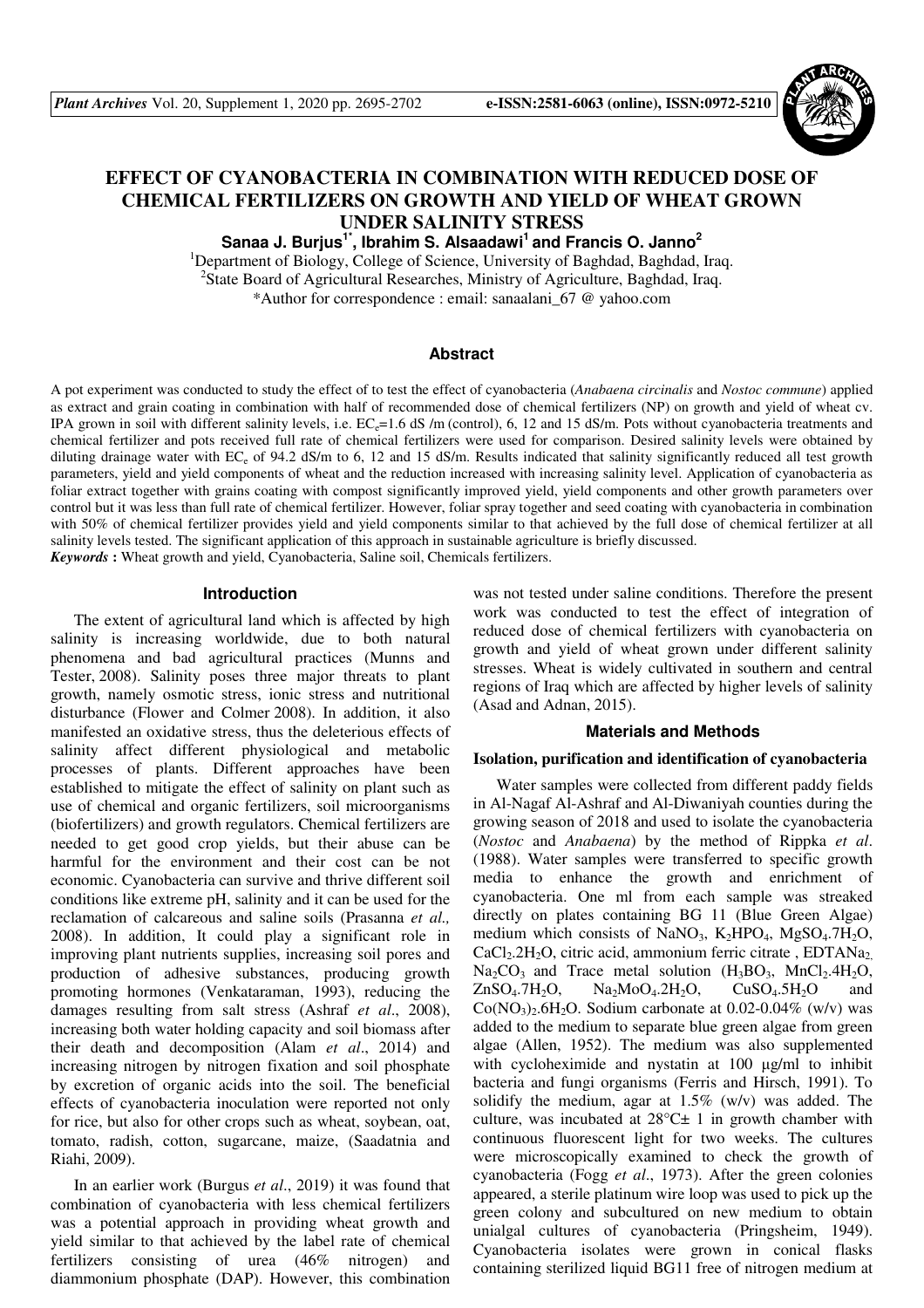pH ranged between 7.8-8.5 (Fogg and Thake, 1987). The cultures were incubated in growth chamber under 16 h light (3000 lux) at  $28 \pm 2$  °C (Strainer, 1971). Identification of cyanobacteria was microscopically carried out based on thickness of the sheath, presence or absence of heterocyst and akintes and gas vacuoles using procedure outlined by Desikachary (1959).

#### **Biomass cultivation**

Cyanobacteria mixture (*Anabaena circinalis* and *Nostoc commune*) was cultivated using photobioreactor (PBR) of 10 liters capacity filled with sterilized liquid BG-11 medium and incubated in incubator under photoperiod 16 h light (3000 lux) at  $28 \pm 2$  °C and initial pH at 8.2 (Dumitrue and Laura, 2012) with air bubbling by a commercial aquarium pump. The incubation continued for to 2-3 weeks (until reached the logarithmic growth phase), then fresh weight biomass of cyanobacteria mixture of PBR was collected and washed several times with distilled water to remove impurities, crushed and salt crystals (Svein, 2006)

# **Grains coating with compost amended with cyanobacteria**

Compost (palm fronds) with some chemical and physical properties were used as incubation medium. Ten ml of mixed culture *(A. circinalis* and *N. commune*) was added to 100 mg of compost moisturized with 50 ml distilled water incubated for 30 days then the activity of cyanobacteria then examined (El-Gamal, 2011; Burjus *et al*,. 2017).

# **Preparation of cyanobacteria extract**

Fresh biomass of cyanobacteria mixture was harvested by centrifugation at 2,000×g for 10 minute. The purified cells pellet was dissolved in sterilized distilled water at a rate of 1% (w/v), extracted by electrical blender and used for a foliar application (Grzesik *et al*., 2017; Pis and Sabale, 2010).

# **Soil sampling and salinization**

A bulk of soil samples were taken from the field of Plant Protection Directorate, Ministry of Agriculture, Baghdad, Iraq during 2018 season. The samples were placed in a protected rainfall shelter place, allowed to dry, crushed, sieved through 2mm opening sieves and analyzed for some chemical and physical characteristics (Table1). The soil was packed in 48 plastic pots of 12 kg capacity.

 For salinization, drainage water with EC of 94.2dS/m was taken from drainage canal at Al-Diwaniyah county during summer of 2018. Some chemical and physical properties of the drainage water are listed in table 1. The drainage water was diluted to 6, 12 and 15 dS/m and kept until use. Tap water of 1.6 dS/m was used for control treatment. The pots were divided into 4 groups each with 12 pots. Each group was salinized with appropriate salinity level. For each group, enough salinized water of a particular EC was added to their respective pots until the salinity of the water percolated from the pores of the pots becomes similar to that of salinized water level used for salinization. Control pots were made in a similar manner except tap water of 1.6 dS/m level was used. The soil of the pots of each group was taken, air dried under shed, crushed and repacked in plastic

pots of 12 kg soil capacity. The pores of the pots were closed and a thin layer of fine gravels was added to the bottom of each pot, Plastic tube with 5 cm diameter and 30 cm length was inserted in the center of the base of each pot in order to be used for bottom irrigation.

Accordingly, the experiment comprised of 4 salinity levels, 4 treatments and 3 replications. The treatments in each group of salinity level are:

- 1. Control (without addition).
- 2. Grains coating with compost amended with *Anabaena circinalis* and *Nostoc commune* mixture (A + N) and foliar extract of cyanobacteria.
- 3. Recommended dose of chemical fertilizers (NP).
- 4. Grains coating with compost amended with *Anabaena circinalis* and *Nostoc commune* mixture (A + N) and foliar extract of cyanobacteria with 50% (NP).

Chemical fertilizers (Urea (46% N) and Diammonium phosphate) DAP (18% N and 46%  $P_2O_5$ ) were applied at 50 and 100% of recommended dose for wheat crop (Leaflet of National Program for Wheat Development, 2012). Half of urea and all DAP were applied at planting time while the remaining amount of urea was applied at tillering stage. Grains of wheat cv. IPA 99 were obtained from State Board of Agricultural Researches, Ministry of agriculture, Iraq and coated with compost amended with cyanobacteria before planted in each pot on the second of December of 2018. The pots were irrigated to filed capacity in alternate manner by first applying tap water on the top of the pot (soil surface) and then from the bottom through the tube. This irrigation system was basically run to insure the uniformity of salinity levels within the soil of the pots (William *et al*., 2013). The seedlings in each pot were allowed to grow for 7 days then thinned to the largest 6 per pots.

For cyanobacteria extract application, tween-20 at 0.1% (V/V) was added to the extract to decrease the surface tension (Khalid, 2016), divided into three equal portions and sprayed on plants of the respective pots at tillering, elongation and flowering stages. Treatment application was done using hand sprayer until all leaf surfaces were fully wetted.

# **Measurements**

At flowering stage (94 days after planting) two randomly selected plant from each pot were used to measure the plant height (cm), flag leaf area  $(cm^2)$ , spike length (cm) and chlorophyll concentration (SPAD). The area of flag leaf  $(cm<sup>2</sup>)$  was calculated by the following equation (Thomas, 1975):

Flag leaf area  $(cm^2)$  = the length of leaf (cm)  $\times$  width of leaf  $(cm) \times correction factor (0.95).$ 

At physiological maturity (170 days after planting), plants of each pot were clipped and measured for grains and biological yields, number of spikes, number of grains per spike and weight of 100 grains using standard procedure (Mzhda, 2017). Grain protein was determined by Kjeldahl method Bremner, (1965).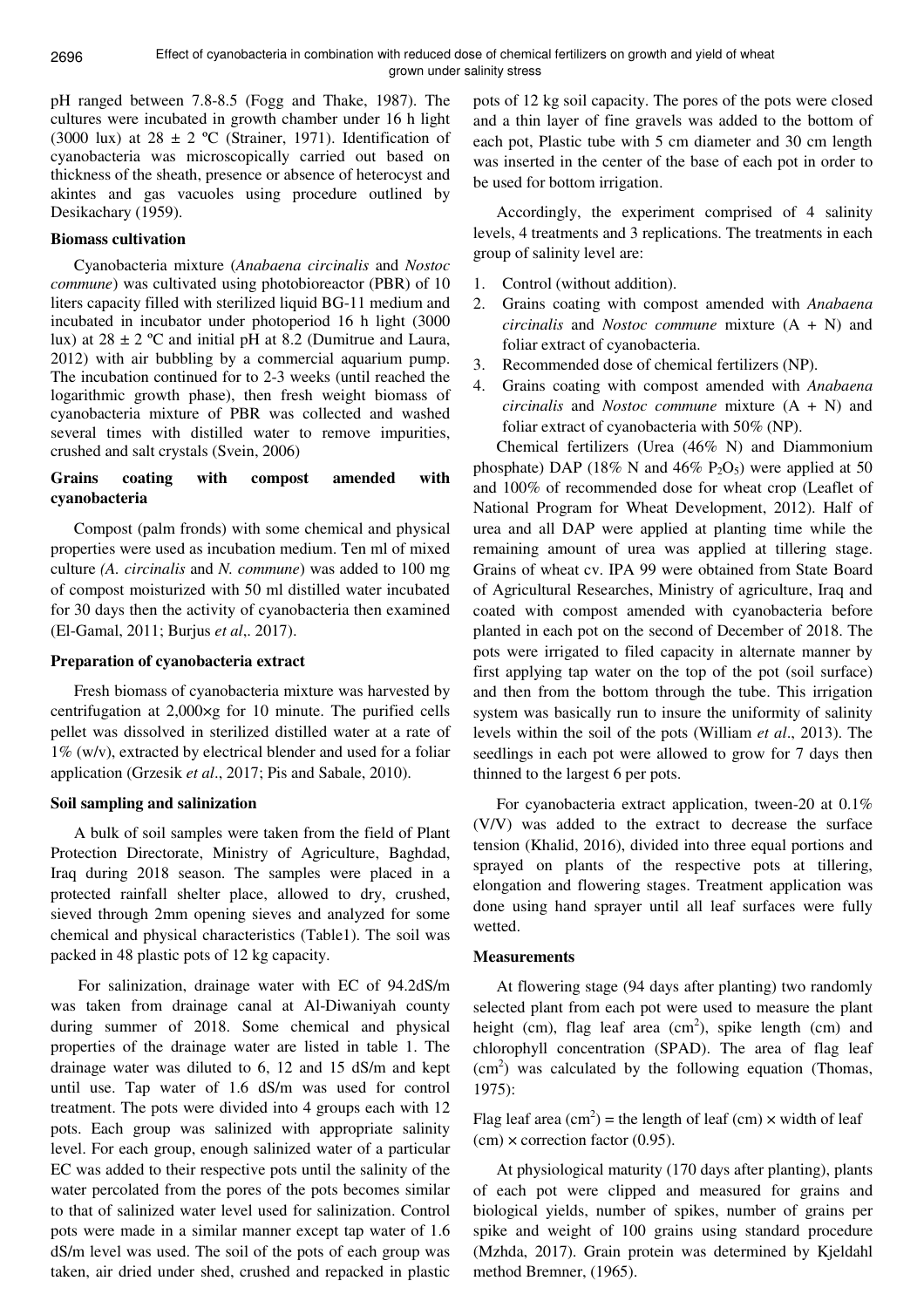|                                         | Values*          |                          |  |  |
|-----------------------------------------|------------------|--------------------------|--|--|
| <b>Parameters</b>                       | Soil             | <b>Drainage</b><br>water |  |  |
| pH                                      | 7.8              | 7.5                      |  |  |
| ** $\overline{EC}$ (dS m <sup>-1)</sup> | 1.6              | 94.2                     |  |  |
| Ca (Meq/l)                              | 15.0             | 132.5                    |  |  |
| Mg (Meq/l)                              | 17.5             | 130.0                    |  |  |
| Na (Meq/l)                              | 3.4              | 913.0                    |  |  |
| Cl(Meq/l)                               | 5.5              | 922.5                    |  |  |
| Co <sub>3</sub> (Meq/l)                 | 0.0              | 0.0                      |  |  |
| HCo <sub>3</sub> (Meq/l)                | 2.5              | 5.0                      |  |  |
| So <sub>4</sub> (Meq/l)                 | 10.3             | 188.5                    |  |  |
| $CaCo3(\%)$                             | 15.0             |                          |  |  |
| $CaSo4(\%)$                             | 0.2              |                          |  |  |
| $N($ ppm $)$                            | 14.0             |                          |  |  |
| P(ppm)                                  | 23.1             |                          |  |  |
| $K$ (ppm)                               | 85.0             |                          |  |  |
| Organic matter $(\% )$                  | 0.2              |                          |  |  |
| Sand $(\% )$                            | 79.2             |                          |  |  |
| Silt $(\%)$                             | 12.4             |                          |  |  |
| Clay $(\% )$                            | 8.4              |                          |  |  |
| Texture                                 | loamy sandy soil |                          |  |  |

**Table 1 :** Some physical and chemical properties of drainage water and soil.

\* Each value is an average of three replicates. \*\*EC was measured by saturated soil-water extract (Richards, 1954).

#### **Statistical Analysis**

The experiment was laid out in a complete randomized design (CRD) with the factorial combination of two factors, salinity levels and cyanobacteria treatments. Each treatment was replicated three times. The data were subjected to statistical analysis using analysis of variance (ANOVA). Differences among treatment averages were compared using Least Significant Difference (LSD) at  $\leq$  0.05 probability (Steel and Torrie, 1980).

## **Results and Discussion**

**Effect of combination of** *Anabaena circinalis* **and** *Nostoc commune* **(A+N) alone or with reduced chemical fertilizer (NP) dose on grain and biological yields of wheat grown under different salinity levels.** 

 Salinity significantly averted grains and biological yields of wheat (Table 2). Application of salinity at 6, 12 and 15 dS/m significantly reduced grains yield by 23, 31 and 57% of control and biological yield by 15, 26 and 36% of control, respectively. The negative effect of salinity observed in this study is compatible with the general effect of salinity on plant. Salinity stress creates osmotic, toxic ion and nutritional disturbance effects which lead to disturb the metabolic activity of the cells and thereby inhibiting growth and development of plant (Levite, 1980; Aziz and Taalab, 2004). The effect of salinity depends on many factors including the dominant ions; therefore using drainage water in this study is more realistic than using single salt (s) for evaluation since the salt composition of drainage water is outcome of salt composition of soil (Ayers and Westcot, 1985).

All treatments significantly improved average grain and biological yields of wheat compared to control (Table 2). Application of cyanobacteria extract and grain coating alone increased grain and biological yields by 76 and 149% of control, respectively. However application of cyanobacteria in combination with 50% chemical fertilizer provides grain and biological yields similar to that of full rate of chemical fertilizer. This result agrees with the result of Peireira *et al.* (2009) who found that that cyanobacteria with decreased dose of NP up to 50% gave grain and biological yields of wheat similar to that achieved by full dose of chemicals fertilizer. The enhanced growth of wheat treated with cyanobacteria under salinity stress may be due to positive effect of cyanobacteria which mitigate the effect of salinity stress on wheat (Sahu *et al*., 2012). Cyanobacteria is reported to have several plant growth regulators which improve growth and develop of plant (Ördög, 1999). Others found that application of cyanobacteria and NaCl with the irrigation significantly improved the pigments contents, photosynthetic activity and transpiration rate due to the presence of many growth-stimulating substances such as vitamins, hormones and micronutrients (Karthikeyan *et al*., 2007).

The interaction between salinity stress and the treatments significantly affected grain and biological yields of wheat. The highest grain and biological yields was recorded by combination of cyanobacteria with 50% NP and full dose of chemical fertilizer at 1.6 dS/m, while the lowest grain and biological yields was observed by control treatment at 15dS /m. It is interesting to mention that the treatment of cyanobacteria and 50% NP provides grain and biological yields similar to that full dose of chemical fertilizer at all salinity levels.

**Table 2:** Effect of *Anabaena circinalis* and *Nostoc commune* (A+N) applied as extract and grain coating in combination with chemical fertilizers (NP) on grain and biological yields of wheat grown under different salinity levels.

| <b>Treatments (T)</b> | 1.6                               | 6    | 12                       | 15   | Average |
|-----------------------|-----------------------------------|------|--------------------------|------|---------|
|                       |                                   |      |                          |      |         |
| Control               | 4.1                               | 4.0  | 3.0                      | 2.0  | 3.3     |
| $A+N$                 | 6.5                               | 6.2  | 6.0                      | 4.6  | 5.8     |
| $100\%$ NP            | 18.6                              | 13.4 | 11.2                     | 7.3  | 12.6    |
| $A+N + 50\% NP$       | 17.5                              | 13.0 | 11.1                     | 8.1  | 12.4    |
| Average               | 12.6                              | 9.7  | 8.7                      | 5.4  |         |
| $LSD \leq 0.05$       | $T=0.54$ S=0.54 T $\times$ S=1.12 |      |                          |      |         |
|                       |                                   |      | Biological yield (g/pot) |      |         |
| Control               | 12.4                              | 10.3 | 8.7                      | 7.3  | 9.7     |
| $A+N$                 | 28.0                              | 25.7 | 22.0                     | 20.7 | 24.1    |
| $100\%$ NP            | 48.5                              | 38.0 | 31.1                     | 27.7 | 36.3    |
| $A+N + 50\% NP$       | 45.3                              | 39.1 | 35.9                     | 30.0 | 37.6    |
| Average               | 33.6                              | 28.5 | 24.9                     | 21.4 |         |
| $LSD \leq 0.05$       | $T=1.5$ S= 1.5 T $\times$ S=3.0   |      |                          |      |         |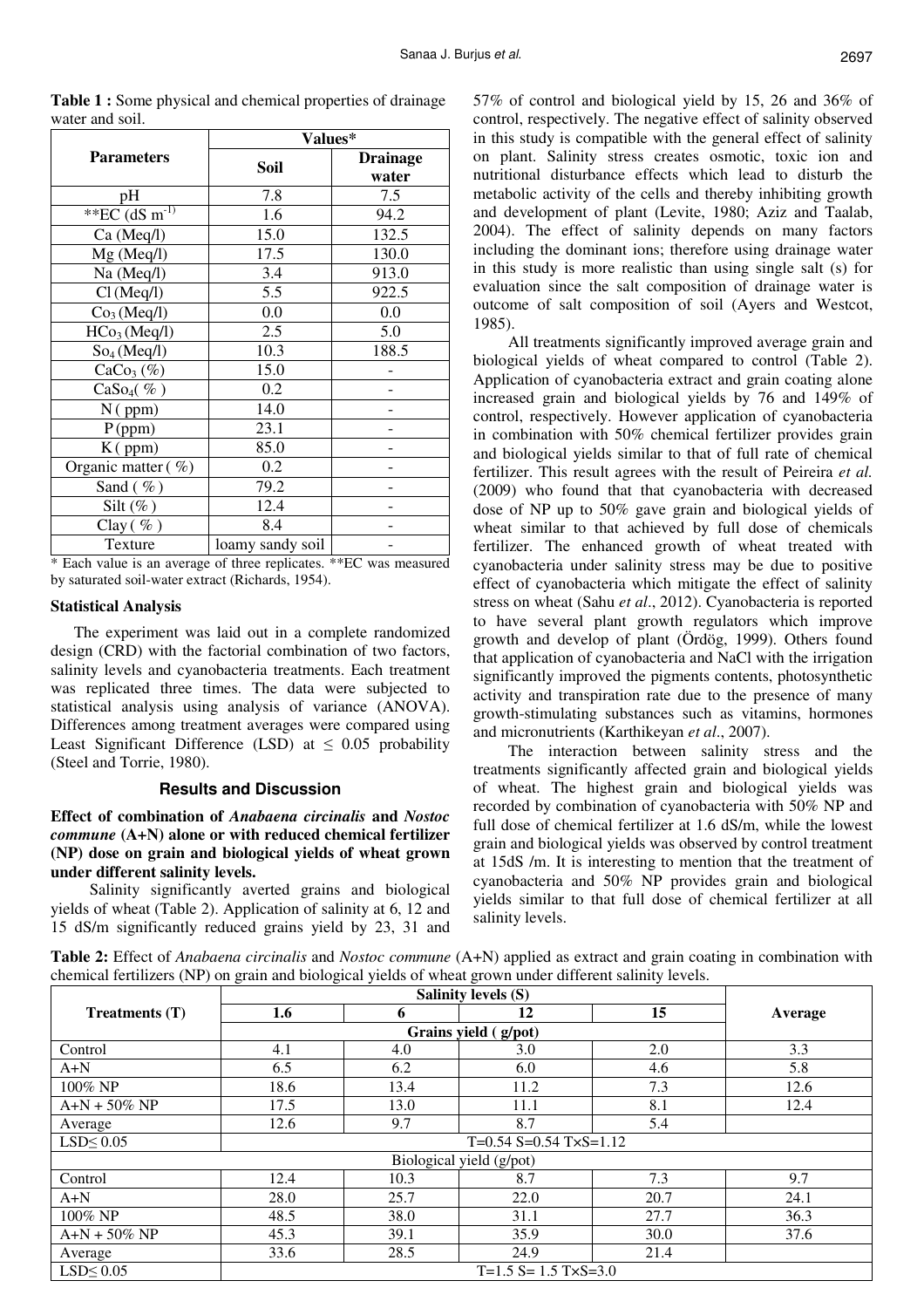## **Effect of combination of** *Anabaena circinalis* **and** *Nostoc commune* **(A+N) alone or with reduced chemical fertilizer (NP) dose on yield components of wheat grown under different salinity levels.**

All yield component parameters were significantly influenced by the test salinity levels, treatments applied and interaction of treatments and salinity levels (Table 3). Salinity at 12 and 15 dS/m significantly reduced average number of spikes by 17 and 24% of control, respectively. Also, the average number of grains per spike is decreased by 17 and 44% of control at salinity levels 12 and 15dS/m, respectively. Weight of 100 grains was reduced by salinity levels applied at 12 and 15dS/m, to 7 and 11% of control, respectively. The reduction in wheat yield is apparently due to all yield components. However, the number of grains per spike was the most effective trait in reducing yield. Maas and Grieve, (1990) showed that NaCl stressed wheat during vegetative stage leading to a shorter spikelet development, which resulted in fewer spikelets per spike, thus reducing the number of grains per spike. Others has been reported that there is a closer relationship between grain yield and the number of grains than between grain yield and grain weight (Shearman, 2005).

All treatments is significantly averted yield components. Application of cyanobacteria alone increased number of spikes per plant by 9% over control. This ratio increased up to 42% when cyanobacteria applied in combination with 50% NP, which was similar to that of sole application of full dose chemical fertilizer. Similarly, application of cyanobacteria on plants received 50% chemical fertilizer increased number of grains per spike and

weight of 100 grains similar or better than that achieved by the label rate of chemical fertilizers.

The interaction between treatments and salinity levels significantly affected all yield components. In most cases, application of cyanobacteria in combination with 50% NP provide yield components similar to that of recommended dose of chemical fertilizers at all salinity levels. It is noteworthy to mention that the trend of effect of combination of cyanobacteria with 50% NP on yield is parallel with the effect of this combination on yield components at all salinity levels. This indicates that increased of yield is mainly due to increase of all yield components.

The results of this study is compatible with the result of Abd El-Baky *et al*. (2008) who found that cyanobacteria spray led to good growth and yield performance of wheat compared to those received 100% N without algal extract. Moreover they found that the algal extracts significantly increased the contents of the total chlorophyll and antioxidant compounds. In another study, foliar spray of cyanobacteria significantly increased plant nutrients content and had a positive effect on plant growth, oxidation behavior and activity of antioxidant enzymes in plants affected by salt stress. Also, he reported that cyanobacteria content cytokines, gibberellins and auxins which promote the plant growth and help to overcome the adverse effect of salinity in saline soil. (Mussa, 2005) .Others indicated that foliar spraying three times at after sowing with cyanobacteria filtrate and grain coating with compost amended with cyanobacteria with reduce chemical fertilizers could be used for maximizing vegetative growth, fruit yield and its components of Cantaloupe (*Cucumis melo* L.) plant (Farrag *et al*., 2017).

**Table 3:** Effect of *Anabaena circinalis* and *Nostoc commune* (A+N) applied as extract and grain coating in combination with chemical fertilizers (NP) on grain and biological yields of wheat grown under different salinity levels.

| Treatments $(T)$              | 1.6                                | 6                             | 12                       | 15   | Average |  |
|-------------------------------|------------------------------------|-------------------------------|--------------------------|------|---------|--|
|                               |                                    |                               |                          |      |         |  |
| Control                       | 6.0                                | Number of spikes /pot*<br>6.0 | 5.0                      | 4.0  | 5.3     |  |
| $A+N$                         | 6.0                                | 6.0                           | 6.0                      | 5.0  | 5.8     |  |
| 100% NP                       | 9.3                                | 8.3                           | 6.7                      | 6.7  | 7.8     |  |
| $A+N+50\%NP$                  | 8.7                                | 7.3                           | 7.0                      | 7.0  | 7.5     |  |
| Average                       | 7.5                                | 6.9                           | 6.2                      | 5.7  |         |  |
| $LSD \leq 0.05$               |                                    |                               | $T=0.36$ S=0.36 T×S=0.72 |      |         |  |
|                               |                                    | Number of grains / spike*     |                          |      |         |  |
| Control                       | 29.0                               | 24.7                          | 22.0                     | 18.0 | 23.4    |  |
| $A+N$                         | 37.0                               | 38.3                          | 37.0                     | 28.3 | 35.2    |  |
| 100% NP                       | 70.7                               | 66.0                          | 56.0                     | 34.0 | 56.7    |  |
| A+N+50%NP                     | 72.2                               | 67.0                          | 57.7                     | 37.7 | 58.7    |  |
| Average                       | 52.3                               | 49.0                          | 43.2                     | 29.5 |         |  |
| $LSD \leq 0.05$               | $T=2.38$ S= 2.38 T $\times$ S=4.76 |                               |                          |      |         |  |
| * Average of six replicates   |                                    |                               |                          |      |         |  |
| Weight of $100$ grains* (g)   |                                    |                               |                          |      |         |  |
| Control                       | 2.5                                | 2.5                           | 2.0                      | 2.0  | 2.3     |  |
| $A+N$                         | 2.8                                | 2.7                           | 2.7                      | 2.4  | 2.7     |  |
| $100\%$ NP                    | 3.0                                | 3.0                           | 2.7                      | 2.7  | 2.9     |  |
| A+N+50%NP                     | 3.1                                | 2.9                           | 2.8                      | 2.7  | 2.9     |  |
| Average                       | 2.9                                | 2.8                           | 2.6                      | 2.5  |         |  |
| $LSD \leq 0.05$               | $T=0.1$ S= 0.1 T $\times$ S=0.2    |                               |                          |      |         |  |
| * Average of three replicates |                                    |                               |                          |      |         |  |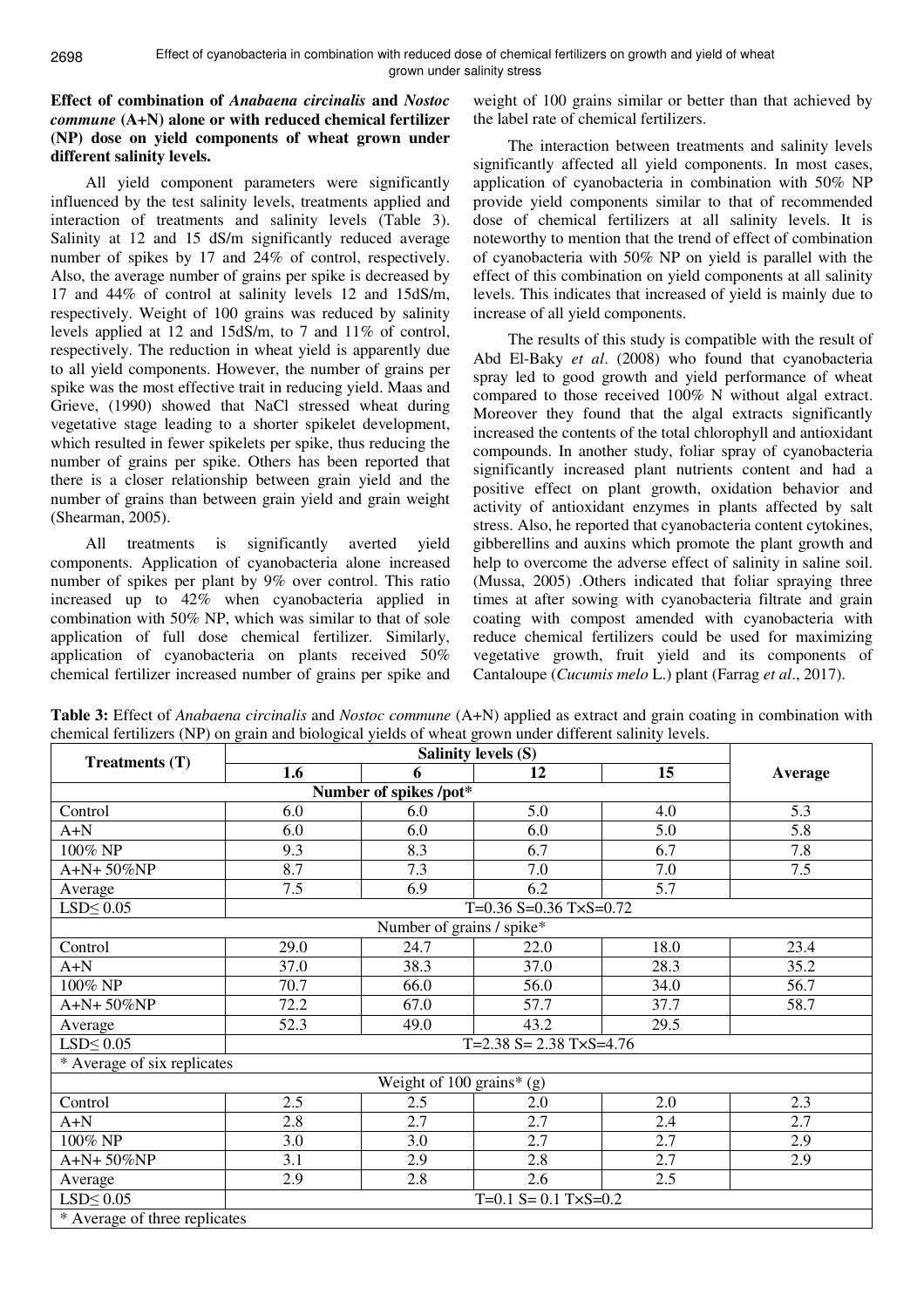# **Effect of combination of** *Anabaena circinalis* **and** *Nostoc commune* **(A+N) alone or with reduced chemical fertilizer (NP) dose some agronomic traits of wheat grown under different salinity levels.**

Salinity significantly reduced all test agronomic traits (Table 4). Salinity at 12 and 15 dS/m reduced average shoot length by 7 and 19% of control, average chlorophyll concentration by11 and 18% of control, respectively. The average of flag leaf area at salinity levels 6, 12 and 15 reduced by by15, 23 and 31% of control, respectively. These findings are in agreement with the results of Karimi *et al.* (2014), who found that Increasing salt concentration in plant gradually decreased the content of photosynthetic pigments. Others reported that the excessive accumulation of salt in plant leaves such as Cl<sup>-</sup> and Na<sup>+</sup> causes nutritional imbalance, decreases stomata opening, changes in the photochemical processes and accelerates chlorophyll breakdown (Sherif *et al*., 2007). The reduction in chlorophyll content due to salinity stress leads to negative impacts on growth and development of flag leaf area and shoot length (Manivannan *et al.*, 2007)

All treatments significantly affected the test agronomic traits (Table 4). Application of cyanobacteria extract and grain coating increased average shoot length, chlorophyll concentration and flag leaf area by 46, 16 and 41% over control, respectively. This ratio increased up to 47, 58 and 110% respectively, when cyanobacteria extract and grain coating applied in combination with 50% NP, which was similar to that of sole application of full dose chemical fertilizer. However combination of cyanobacteria and 50% NP showed more increase in the text growth parameters and become similar to that achieved by the label rate of full dose fertilizer.

Several investigator found that the cyanobacteria provided the highest plant height, number of tillers/ plant, grain weight/ plant and 1000 grain weight of wheat, due to produce growth promoting hormones such as gibberellin like, cytokinin like and auxin like compounds. These substances increased seed germination, root and shoot growth, weight of grains and their protein contents (Venkataraman, 1993; Ali and Mostafa, 2009)

The interaction between salinity and treatments significantly increased all test agronomic traits (Table 4). In most cases, the highest shoot length, chlorophyll concentration and flag leaf area was recorded by full dose of fertilizer and combination of cyanobacteria and 50% NP when applied at all salinity levels. Also, combination of cyanobacteria and 50% NP provide shoot length, chlorophyll concentration and flag leaf area statically similar to that achieved by label rate of chemical fertilizer.

Application of cyanobacteria have the ability to reduce the chemical fertilizer to 50 % and gave better results to be the best treatment for enhancing wheat growth. The increased length of shoots and biomass of wheat, could be caused by several physiological factors including growth promoting substances such as auxin, cytokinins, and gibberellin, macronutrients (N, P, K, Ca, Mg), microelements (S, Zn, Fe, Mn, Cu, Mo, Co), amino acids, polyamines, and several other secondary metabolites which can be excreted by cyanobacteria (Ördög, 1999; Masojídek and Prášil, 2010; Chojnacka *et al*., 2010; Sahu *et al.,* 2012).

**Table 4:** Effect of *Anabaena circinalis* and *Nostoc commune* (A+N) applied as extract and grain coating in combination with chemical fertilizers (NP) on grain and biological yields of wheat grown under different salinity levels.

|                          |                             | <b>Salinity levels (S)</b>  |                                    |      |         |  |  |
|--------------------------|-----------------------------|-----------------------------|------------------------------------|------|---------|--|--|
| Treatments $(T)$         | 1.6                         | 6                           | 12                                 | 15   | Average |  |  |
|                          |                             |                             |                                    |      |         |  |  |
| Control                  | 52.2                        | 51.8                        | 48.6                               | 30.0 | 45.7    |  |  |
| $A+N$                    | 70.8                        | 72.2                        | 62.2                               | 60.0 | 66.5    |  |  |
| 100% NP                  | 72.8                        | 74.6                        | 68.6                               | 65.8 | 70.5    |  |  |
| $A+N+50\%NP$             | 73.8                        | 72.8                        | 74.0                               | 64.6 | 71.3    |  |  |
| Average                  | 67.4                        | 67.9                        | 63.4                               | 55.3 |         |  |  |
| $LSD \leq 0.05$          |                             |                             | $T=2.17$ S= 2.17 T $\times$ S=4.34 |      |         |  |  |
| Chlorophyll (SPAD)*      |                             |                             |                                    |      |         |  |  |
| Control                  | 30.0                        | 30.7                        | 28.7                               | 26.3 | 28.9    |  |  |
| $A+N$                    | 38.0                        | 34.7                        | 33.1                               | 28.3 | 33.5    |  |  |
| 100% NP                  | 50.7                        | 48.4                        | 44.0                               | 42.8 | 46.5    |  |  |
| A+N+ 50%NP               | 49.5                        | 47.5                        | 44.8                               | 40.8 | 45.6    |  |  |
| Average                  | 42.0                        | 40.3                        | 37.7                               | 34.6 |         |  |  |
| $LSD \leq 0.05$          |                             | $T = 1.2 S = 1.2 TxS = 2.4$ |                                    |      |         |  |  |
| Flag leaf area $(cm2)$ * |                             |                             |                                    |      |         |  |  |
| Control                  | 12.1                        | 9.3                         | 8.7                                | 9.5  | 9.9     |  |  |
| $A+N$                    | 16.9                        | 14.4                        | 14.1                               | 11.0 | 14.0    |  |  |
| 100% NP                  | 27.4                        | 22.8                        | 19.4                               | 16.3 | 21.3    |  |  |
| $A+N+50\%NP$             | 23.5                        | 21.6                        | 20.0                               | 18.7 | 20.8    |  |  |
| Average                  | 20.0                        | 17.0                        | 15.5                               | 13.8 |         |  |  |
| $LSD \leq 0.05$          | $T = 1.2 S = 1.2 TxS = 2.4$ |                             |                                    |      |         |  |  |

\* Average of six replicates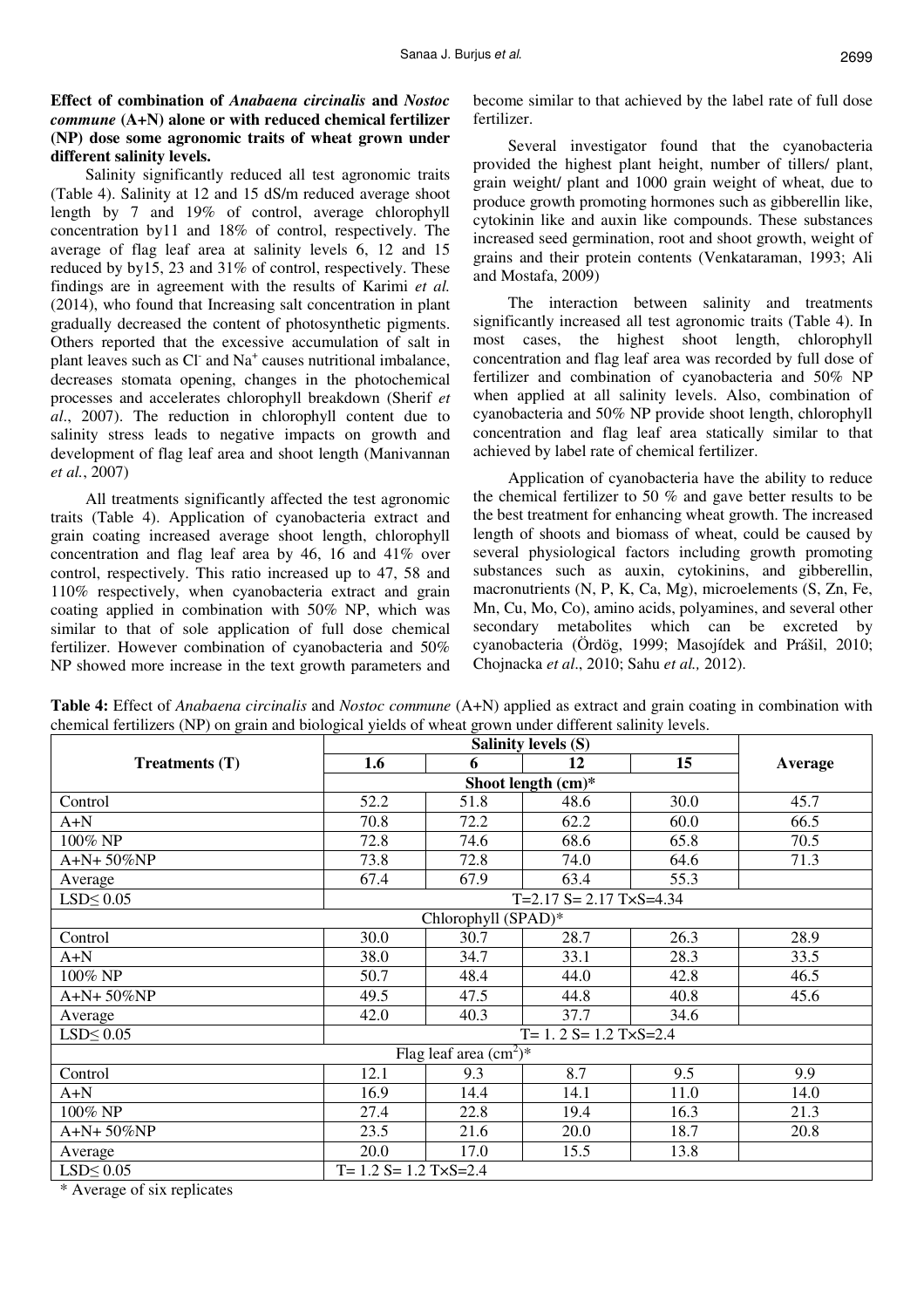## **Effect of combination of** *Anabaena circinalis* **and** *Nostoc commune* **(A+N) with reduced chemical fertilizer (NP) dose on protein of wheat grown under different salinity levels.**

Salinity significantly reduced rate on grain protein (Table5). Salinity significantly averted grains protein in wheat . Salinity at 6.12 and 15 dS/m reduced average of protein by 3, 8 and 16% of control, respectively . These findings are in agreement with the results of Maqsood *et al*. (2008) who reported that a decrease in protein content accumulation in grains are associated with salt stress due to high interferes of external Na<sup>+</sup> with nitrogen absorption resulting in low protein concentration in the grains. Others found that in many plant species grow under salinity, the protein content decreased may be attributed to salinity that causes physiological disorders due to the elimination of  $K^+$ ions by roots of plant where  $K^+$  is the key element in the protein biosynthesis (Mahboobe and Akbar, 2013).

Application of cyanobacteria alone increased average protein grains by 19 % over control. However average of protein content was increase by 60% when cyanobacteria applied in combination with 50% NP, which was better than that achieved by the label rate of chemical fertilizers

The foliar applications of cyanobacteria extract and grains coating with cyanobacteria are practiced whenever roots are restricted to uptake nutrients due to salt stress (Singh *et al*., 2013). The stimulatory responses of cyanobacteria was observed when spraying wheat plants with liquid cyanobacteria gave the greatest values of crude protein percent per wheat grains. Protein hydrolysates are also included among the active ingredients of plant biostimulants (Calvo *et al*., 2014) and their use in a foliar spray application might enhance the biological activity in crops growth and development. Microalgae contains also amino acids that are a well-known biostimulant with positive effects on plant growth and crop yield. Moreover, amino acids can contribute to mitigate the injuries caused by abiotic stresses (Kowalczyk *et al*., 2008). Water extract of cyanobacteria improved wheat tolerance to salinity, and enhanced the antioxidant capacity and protein content of the whole grains produced by treating plants with cyanobacteria extracts (Abd El-Baky *et al*., 2010).

The interaction between salinity and treatments significantly increased rate of protein (Table 5). In most cases, the highest protein concentration was recorded by full dose of fertilizer and combination of cyanobacteria with 50% NP when applied at all salinity levels. Also, combination of cyanobacteria with 50% NP provide protein statically similar or better to that achieved by label rate of chemical fertilizer.

**Table 5 :** Effect of *Anabaena circinalis* and *Nostoc commune* (A+N) applied as extract and grain coating in combination with chemical fertilizers (NP) on grain and biological yields of wheat grown under different salinity levels.

| Treatments $(T)$ | <b>Salinity levels (S)</b>       |                         |       |      | Average |  |  |
|------------------|----------------------------------|-------------------------|-------|------|---------|--|--|
|                  | 1.6                              |                         |       | 15   |         |  |  |
|                  |                                  | Protein $\mathscr{C}^*$ |       |      |         |  |  |
| Control          | 7.15                             | 6.81                    | 6.15  | 5.63 | 6.44    |  |  |
| $A+N$            | 8.77                             | 7.89                    | 6.98  | 6.94 | 7.64    |  |  |
| 100 % NP         | 10.04                            | 10.06                   | 9.98  | 8.96 | 9.76    |  |  |
| $A+N+50\% NP$    | 10.58                            | 10.67                   | 10.59 | 9.25 | 10.27   |  |  |
| Average          | 9.14                             | 8.86                    | 8.42  | 7.70 |         |  |  |
| $LSD \leq 0.05$  | $T = 0.2$ S=0.2 T $\times$ S=0.4 |                         |       |      |         |  |  |

\* Average of three replicates

#### **Conclusion**

Salinity adversely effected all wheat growth and yield parameters tested and cyanobacteria applied as extract and grains coating mitigated the salinity effects. The combined application of cyanobacteria extract and grain coating with 50% of chemical fertilizer (NP) provided growth and yield of wheat similar to that achieved by full dose of chemical fertilizer at all salinity levels tested.

#### **Acknowledgments**

Thanks to the plant protection directorate, Horticulture Cooperative and to State Board of Agricultural Researches, Ministry of Agriculture, Baghdad, Iraq for providing the laboratory facilities.

#### **References**

- Abd EL-Baky-Hanaa, H.; Hussein, M.M. and EL-Baroty, G.S. (2008). Algal extracts improve antioxidant defense abilities and salt tolerance of wheat plant irrigated with sea water, Afr. J. Biochem. Res. 2: 151–164.
- Abd El-Baky, Hanaa, H., El-Baz, F.K. and El-Baroty, G.S. (2010). Enhancing antioxidant availability in wheat grains from plants grown under seawater stress in

response to microalgae extract treatments. J. Sci. Food Agric. 90: 299–303.

- Alam, S.; Seth, R.K. and Shukla, D.N. (2014). Role of blue green algae in paddy crop. Eur. J. Exp. Biol., 4: 24–28.
- Ali, L.K.M. and Soha, S.M.M. (2009). Evaluation of potassium humate and Spirulina platensis as bioorganic fertilizer for sesame plants grown under salinity stress. Egypt. J. Agric. Res., 87: 369-388.
- Allen, M.B. (1952). The cultivation of Myxophycae. Archivfur Mikrobiologie, 17: 34-53.
- Asad, S.Q. and Adnan, A.F. (2015). Extent, Characterization and Causes of Soil Salinity in Central and Southern Iraq and Possible Reclamation Strategies Int. Journal of Engineering Research and Applications, 5(1): 84-94.
- Ashraf, M.; Athar, H.R.; Harris, P.J.C. and Kwon, T.R. (2008). Some prospective strategies for improving crop salt tolerance. Adv. Agron., 97: 45-110.
- Ayers, R.S. and Westcot, D.W. (1985). Water quality for agriculture. FAO Irrigation and Drainage Paper No. 29 (Rev. 1). Rome, Italy. 176.
- Aziz, E.E. and Taalab, A.S.M. (2004). Dragon head plants (*Dracocephalum moldavica* L.) responses to salt stress and different sources of sulphur. Egypt. J. Appl. Sci., 19: 239-257.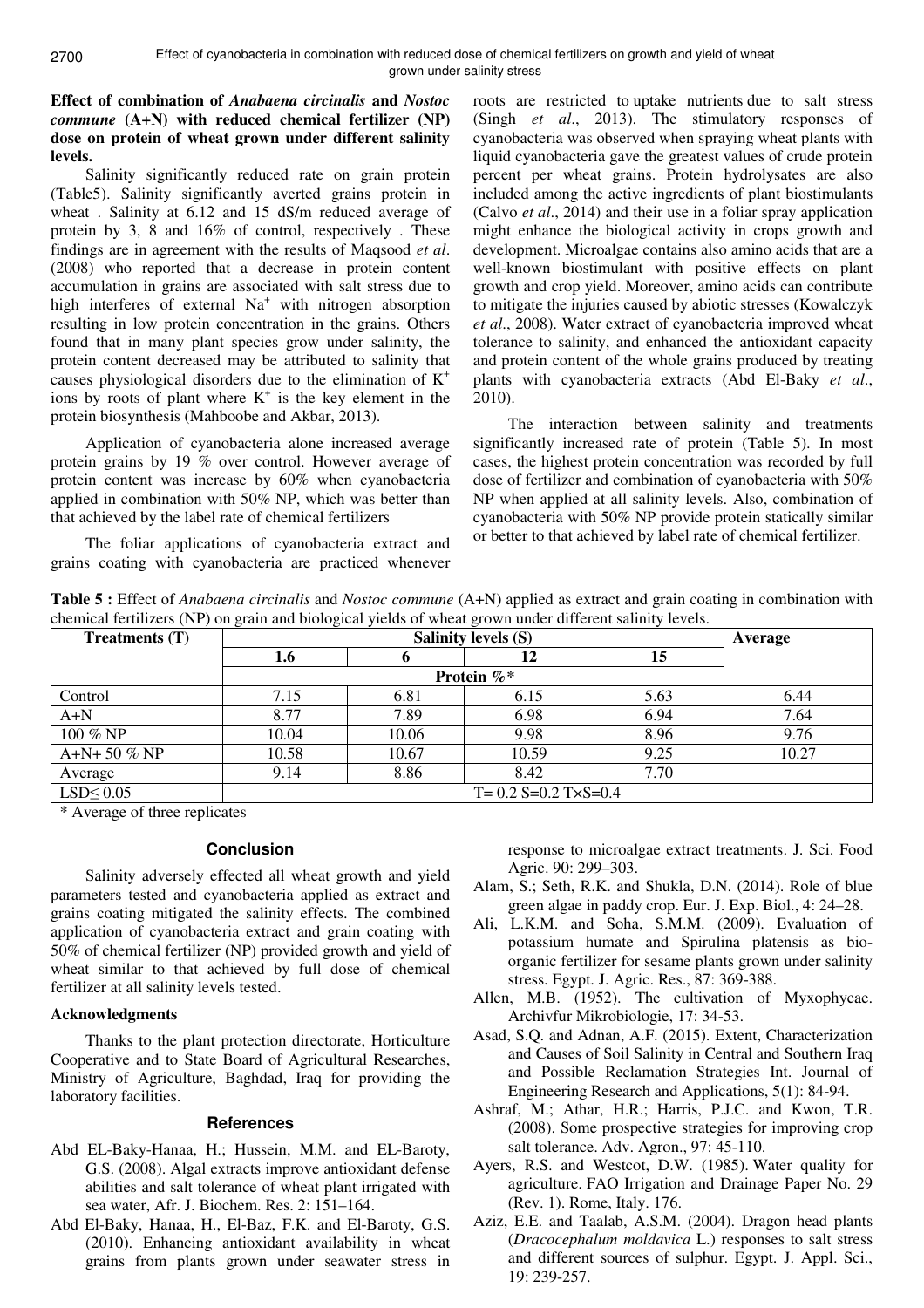- Bremner, J.M. (1965). Total Nitrogen density: In "Methods of soil analysis'', 1149- 1176.
- Bograh, A.; Gingras, Y.; Tajmir, R. and Carpentier, R. (1997). The effects of spermine and spermidine on the structure of photosystem II proteins in relation to inhibition of electron transport. FEBS Lett., 402: 41–44.
- Calvo, P.; Nelson, L. and Kloepper, J.W. (2014). Agricultural uses of plant biostimulants. Plant Soil, 383: 3–41.
- Chojnacka, A.; Romanowska-Duda, Z.B. and Grzesik, M. (2010). Cyanobacteria as a source of bioactive compounds for crop cultivation. – In: K. Wolowski, J. Kwandrans, Wojtal A.Z. (ed): Taxonomy the Queen of Science - the Beauty of Algae. Book of Abstracts of the 29th International Phycological Conference Krakow. Pp. 81-82. Inst. Bot. Polish Acad. Sci., Krakow.
- Desikachary, T.V. (1959). A monograph on *Cyanophyta*. Indian Council of Agricultural Research Publication, New Delhi, India*.*
- Dumitru, B. and Laura, B. (2012). Equilibrium and kinetics studies of heavy metal ions biosorption on green algae waste biomass, Journal of Bioresource Technology, 103: 489-493.
- El-Gamal, M.A.H. (2011). Impact of algal addition to mature compost as affected by different moisture levels. Australian Journal of Basic and Applied Sciences, 5: 729-737.
- Farrag, D.K.; Mehesen, A.A.; Kasem, M.H. and Alaa El-Dein, O.A. (2017). Impact of Cyanobacteria Filtrate, Compost Tea and Different Rates of Nitrogen Fertilizer on Growth, Fruit Yield and Quality of Cantaloupe Plants Microbiology Research Journal International, 18: 1-10.
- Ferris, M.J. and Hirsch, C. (1991). Method for isolation and purification of cyanobacteria. Applied and Environmental Microbiology, 57:1448-1452.
- Flowers, T.J. and Colmer, T.D. (2008). Salinity tolerance in halophytes. New Phytol. 179: 945–963.
- Fogg, G.E.; Stewart, W.D.P.; Fay, P. and Walsby, A.E. (1973). The Blue-Green Algae. Academic Press-London and New York, 130.
- Fogg, G.E. and Thake, B. (1987). Culture of limited volume, in Algal Cultures and Phytoplankton Ecology eds Fogg G. E., Thake B., editors. (London: University of Wisconsin Press) 12–42.
- Grzesik, M.; Romanowska- Duda, Z. and Kalaji, H.M. (2017). Effectiveness of cyanobacteria and green algae in enhancing the photosynthetic performance and growth of willow (*Salix viminalis* L.) plants under limited synthetic s application, Photosynthetica, 55: 510-521.
- Haroun, S.A. and Hussein, M.H. (2003). The promotive effect of algal biofertilizers on growth, protein pattern and some metabolic activities of *Lupinus termis* plants grown in siliceous soil. Asian J Plant Sci., 2: 944–951.
- Khalid, M.E.; El-Hendawy, S.; Abdel-Salam1, E.; Schmidhalter, U.; Ur-Rehman, S. and Hassan, A. (2016). Foliar application of potassium nitrate affects the growth and photosynthesis in coriander (*Coriander sativum* L*.*) plants under salinity Progress in Nutrition Original Article. 18: 63-73.
- Karimi, H.R. and Maleki Kuhbanani, R. (2014). Evaluation of inter-specific hybrid of *P. atlantica* × *P. vera* cv. 'Badami-Rize-Zarand' as pistachio rootstock to salinity stress according to some growth indices,

echophysiological and biochemical parameter. J Stress Physiol Biochem., 10: 5–17.

- Karthikeyan, N.; Prasanna, R.; Nain, L. and Kaushik, B.D. (2007). Evaluating the potential of plant growth promoting cyanobacteria as inoculants for wheat. Eur. J. Soil Biol., 43: 23-30.
- Kowalczyk, K.; Zielony, T. and Gajewski, M. (2008). Effect of amino plant and asahi on yield and quality of lettuce grown on rockwool. In Biostimulators in Modern Agriculture. Vegetable Crop; D abrowski, Z.T., Ed.; Wie´s Jutra: Warsaw, Poland, 35–43.
- Leaflet of National Program for Wheat Development (2012).
- Levitt, J. (1980). Responses of plants to environmental stresses New York; London, Academic Press, Vol.1.
- Lozano, M.S.; Verde Star, J.; Maiti, R.K.; Oranday, C.A.; Gaona, R.H.; Aranda, H.E. and Rojas, G.M. (1999). Effect of an algal extract and several plant growth regulators on the nutritive value of potatoes (*Solanum tuberosum* L. var. gigant). Arch Latinoam Nutr., 49: 166–170.
- Maas, E.V. and Grieve, C.M. (1990). Spike and leaf development in salt stressed wheat. Crop Sci., 30: 1309–13.
- Mahboobeh, R. and Akbar, E.A. (2013). Effect of salinity on growth, chlorophyll, carbohydrate and protein contents of transgenic *Nicotiana plumbaginifolia* over expressing P5CS gene. J. Environ. Res. Management, 4: 0163-0170.
- Munns, R. and Tester, M. (2008). Mechanisms of salinity tolerance. Annul Rev. Plant Biol. 59: 651–681.
- Mussa-EL-Shymaa, S. (2005). Role of *Azolla* in different ecosystem. M. Sc. Thesis, Botany Dept., Fac. Sci., (Girls branch), Al-Azhar, University, Cairo, Egypt.
- Mzhda J.A. (2017). Investigation of yield, yield component and primary quality characteristics of some bread wheat (*Triticum aestivum* L.) genotypes. Thesis, Institute of science, University of Bingol, Turkey. 111.
- Ördög, V. (1999). Beneficial effects of microalgae and cyanobacteria in plant/soil system with special regard to their auxin and cytokininlike activity. International workshop and training course on microalgal biology and biotechnology, Mosonmagyaróvár, Hungary, June 13–26, UNESCO (International Cell Research Organization), 43–44.
- Pereira, I.; Ortega, R.; Barrientos, L.; Moya, M.; Reyes, G. and Kramm, V. (2009). Development of a biofertilizer based on filamentous nitrogen-fixing cyanobacteria for rice crops in Chile. J Appl Phycol 21: 135–144.
- Pise, N.M. and Sabale, A.B. (2010). Effect of Seaweed Concentrates on the Growth and Biochemical Constituents of *Trigonella foenum-Graecum* L. J. Phytol., 2: 50–56.
- Prasanna, R.; Jaiswal, P.; Singh, Y.V. and Singh, P.K. (2008). Influence of biofertilizers and organic amendments on nitrogenase activity and phototrophic biomass of soil under wheat. Acta Agronomica Hungarica. 56: 149-159.
- Pringsheim, E.G. (1949). Pure Culture of Algae, Their Preparation and Maintenance. Cambridge University, Cambridge, UK, xii + 119 pp.
- Poustini, K. (2002). Evaluation of the response of 30wheat cultivars to salinity. Iranian J. Agric. Sci, 3: 57-64.
- Rippka, R.J.; Deruelles, J.B.; Walerbury, M.H. and Stanier, R.Y. (1979). Generic assignments strain histories and